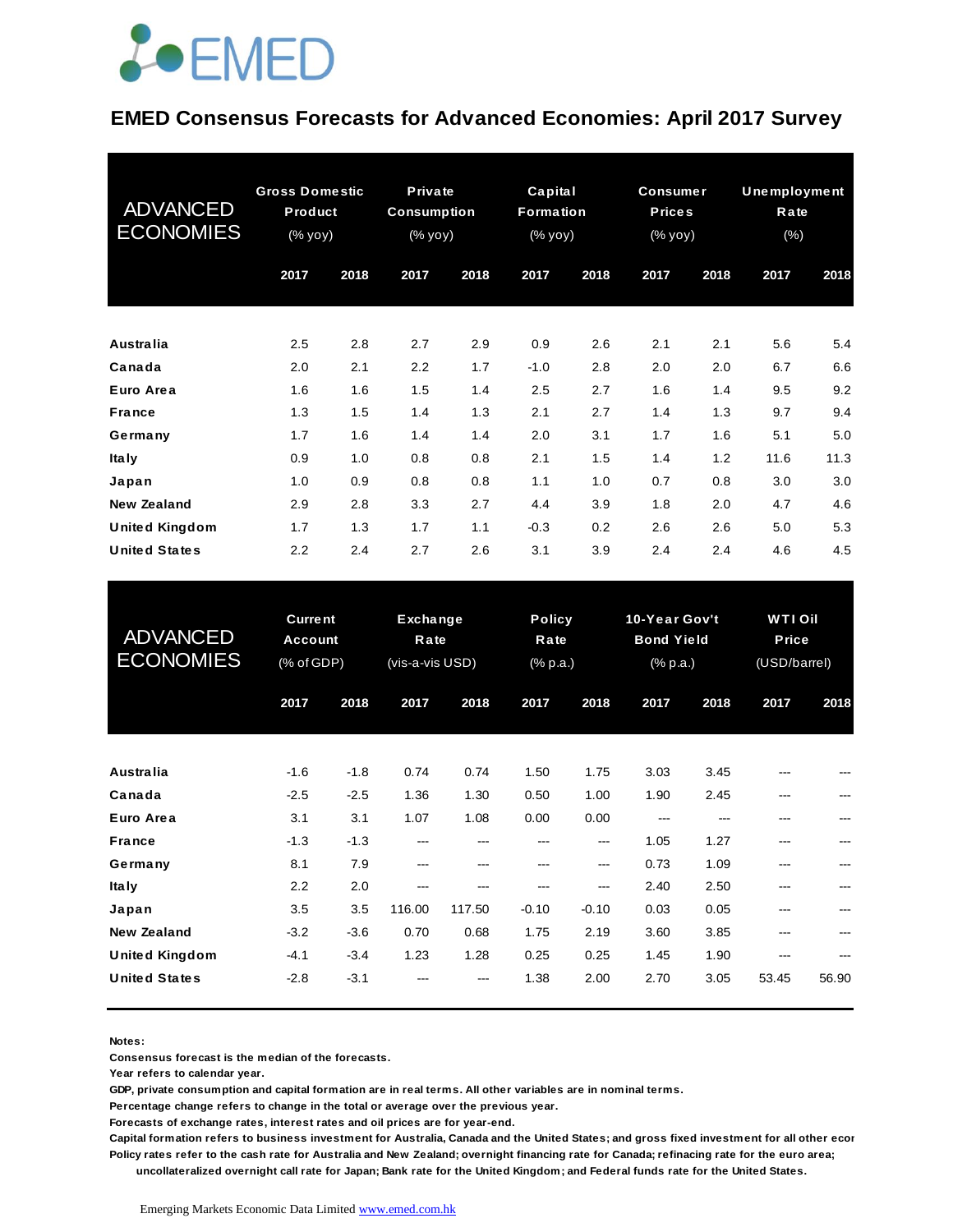

#### **EMED Consensus Forecasts for Emerging Markets: April 2017 Survey**

| <b>EMERGING</b><br><b>MARKETS</b> | <b>Gross Domestic</b><br><b>Product</b><br>(% yoy)<br>2017 | 2018 | Private<br>Consumption<br>(% yoy)<br>2017 | 2018 | <b>Fixed</b><br>Investment<br>(% yoy)<br>2017 | 2018 | Consumer<br><b>Prices</b><br>$(\%$ yoy)<br>2017 | 2018 | Unemployment<br>Rate<br>(% )<br>2017 | 2018  |
|-----------------------------------|------------------------------------------------------------|------|-------------------------------------------|------|-----------------------------------------------|------|-------------------------------------------------|------|--------------------------------------|-------|
| Argentina                         | 3.0                                                        | 3.5  | 2.6                                       | 3.0  | 3.6                                           | 4.5  | 22.5                                            | 14.8 | 8.0                                  | 7.7   |
| <b>Brazil</b>                     | 0.5                                                        | 2.1  | $-0.3$                                    | 2.3  | 2.2                                           | 7.2  | 5.0                                             | 4.6  | 12.8                                 | 11.7  |
| Chile                             | 2.0                                                        | 2.5  | 1.8                                       | 2.1  | 0.3                                           | 2.5  | 2.9                                             | 3.0  | 6.7                                  | 6.3   |
| China                             | 6.5                                                        | 6.1  | 7.5                                       | 7.4  | 6.0                                           | 5.3  | 2.2                                             | 2.3  | 4.1                                  | 4.0   |
| Colombia                          | 2.3                                                        | 3.0  | 2.3                                       | 2.5  | 3.2                                           | 4.8  | 4.3                                             | 3.4  | 9.6                                  | 9.5   |
| <b>Czech Republic</b>             | 2.5                                                        | 2.6  | 2.8                                       | 2.9  | 2.5                                           | 4.0  | 2.2                                             | 2.0  | 3.7                                  | 3.7   |
| <b>Hong Kong</b>                  | 2.0                                                        | 2.0  | 2.3                                       | 1.7  | 2.4                                           | 1.7  | 2.0                                             | 2.4  | 3.4                                  | 3.5   |
| Hungary                           | 2.6                                                        | 2.8  | 4.8                                       | 4.0  | 7.3                                           | 5.0  | 2.5                                             | 2.5  | 4.3                                  | 4.2   |
| India                             | 7.2                                                        | 7.5  | 7.3                                       | 8.0  | 0.4                                           | 6.6  | 5.0                                             | 5.1  | $---$                                | $---$ |
| Indonesia                         | 5.2                                                        | 5.4  | 5.0                                       | 5.1  | 6.1                                           | 6.1  | 4.3                                             | 4.5  | 5.6                                  | 5.6   |
| Malaysia                          | 4.5                                                        | 4.5  | 3.9                                       | 5.5  | 4.2                                           | 4.1  | 2.9                                             | 2.5  | 3.6                                  | 3.5   |
| <b>Mexico</b>                     | 1.6                                                        | 2.1  | 2.1                                       | 2.4  | $-0.9$                                        | 2.6  | 5.1                                             | 3.9  | 4.0                                  | 4.2   |
| <b>Philippines</b>                | 6.4                                                        | 6.5  | 6.3                                       | 6.5  | 10.6                                          | 8.1  | 3.2                                             | 3.0  | 5.2                                  | 5.2   |
| Poland                            | 3.2                                                        | 3.1  | 3.9                                       | 3.3  | 3.1                                           | 5.2  | 2.0                                             | 2.0  | 6.9                                  | 6.0   |
| Russia                            | 1.2                                                        | 1.5  | 1.3                                       | 2.5  | 2.5                                           | 2.8  | 4.6                                             | 4.4  | 5.5                                  | 5.3   |
| <b>Singapore</b>                  | 2.1                                                        | 2.2  | 0.8                                       | 1.0  | $-0.7$                                        | 0.5  | 0.9                                             | 1.4  | 2.4                                  | 2.4   |
| South Korea                       | 2.5                                                        | 2.6  | 1.9                                       | 2.1  | 3.8                                           | 2.9  | 1.8                                             | 1.8  | 3.7                                  | 3.5   |
| Taiwan                            | 2.0                                                        | 2.0  | 1.9                                       | 2.1  | 2.4                                           | 2.2  | 1.4                                             | 1.5  | 3.8                                  | 3.9   |
| <b>Thailand</b>                   | 3.3                                                        | 3.4  | 2.7                                       | 2.8  | 3.8                                           | 4.8  | 1.6                                             | 2.0  | 1.1                                  | 1.0   |
| Turkey                            | 2.2                                                        | 2.7  | 2.0                                       | 3.1  | 0.4                                           | 3.0  | 9.1                                             | 7.9  | 11.6                                 | 11.5  |

|                       | <b>Money</b> |                           | <b>Merchandise</b> |         | <b>Merchandise</b> |      | <b>Current</b> |        | <b>Exchange</b> |       |
|-----------------------|--------------|---------------------------|--------------------|---------|--------------------|------|----------------|--------|-----------------|-------|
| <b>EMERGING</b>       | Supply M2    |                           | <b>Exports</b>     |         | <b>Imports</b>     |      | <b>Account</b> |        | Rate            |       |
| <b>MARKETS</b>        |              | $(\%$ yoy)                |                    | (% yoy) | $(\%$ yoy)         |      | (% of GDP)     |        | (vis-a-vis USD) |       |
|                       | 2017         | 2018                      | 2017               | 2018    | 2017               | 2018 | 2017           | 2018   | 2017            | 2018  |
|                       |              |                           |                    |         |                    |      |                |        |                 |       |
|                       |              |                           |                    |         |                    |      |                |        |                 |       |
| Argentina             | 24.4         | 20.9                      | 3.8                | 2.7     | 4.5                | 5.0  | $-2.5$         | $-2.5$ | 17.40           | 19.11 |
| <b>Brazil</b>         | 4.3          | 5.5                       | 2.0                | 4.9     | 3.5                | 8.6  | $-1.4$         | $-1.8$ | 3.20            | 3.27  |
| Chile                 | 5.8          | 8.0                       | 2.9                | 4.1     | 2.9                | 4.6  | $-1.5$         | $-1.5$ | 665             | 661   |
| China                 | 11.0         | 10.5                      | 3.9                | 3.5     | 5.0                | 4.5  | 1.8            | 1.7    | 7.10            | 7.10  |
| Colombia              | 13.3         | 14.0                      | 6.8                | 3.4     | 4.3                | 5.1  | $-4.0$         | $-3.6$ | 3050            | 3113  |
| <b>Czech Republic</b> | $---$        | $\qquad \qquad -\qquad -$ | 6.3                | 6.7     | 6.8                | 7.0  | 0.8            | 0.5    | 24.1            | 24.8  |
| <b>Hong Kong</b>      | 4.5          | 7.4                       | 2.3                | 3.3     | 1.8                | 2.8  | 3.0            | 3.7    | 7.77            | 7.77  |
| Hungary               | 3.2          | 3.0                       | 3.1                | 6.4     | 2.1                | 7.0  | 3.1            | 2.5    | 294             | 300   |
| India                 | 8.0          | 10.0                      | 2.2                | 4.4     | 3.6                | 6.0  | $-1.1$         | $-1.4$ | 68.0            | 68.6  |
| Indonesia             | 11.2         | 12.0                      | 4.0                | 6.1     | 4.0                | 5.4  | $-2.1$         | $-2.0$ | 13552           | 13400 |
| Malaysia              | 4.3          | 2.9                       | 4.3                | 3.5     | 4.0                | 4.0  | 2.4            | 2.2    | 4.50            | 4.48  |
| <b>Mexico</b>         | 9.8          | 11.3                      | 3.2                | 3.9     | 2.6                | 4.4  | $-2.7$         | $-2.8$ | 20.3            | 20.9  |
| <b>Philippines</b>    | 16.0         | 15.7                      | 5.0                | 6.0     | 8.8                | 6.8  | 0.5            | 0.5    | 51.1            | 51.0  |
| Poland                | 7.9          | 8.6                       | 5.3                | 5.0     | 7.1                | 7.8  | $-1.1$         | $-1.5$ | 4.00            | 4.09  |
| Russia                | 8.3          | 7.0                       | 3.5                | 2.0     | 11.2               | 3.2  | 2.6            | 2.2    | 61.0            | 61.0  |
| <b>Singapore</b>      | 5.2          | 4.6                       | 1.0                | 0.5     | 0.8                | 0.7  | 19.0           | 18.5   | 1.43            | 1.43  |
| South Korea           | 8.2          | 8.5                       | 3.9                | 3.2     | 3.1                | 3.7  | 6.1            | 5.7    | 1165            | 1156  |
| Taiwan                | 4.4          | 4.2                       | 4.5                | 3.1     | 5.3                | 3.4  | 12.6           | 12.2   | 31.5            | 31.2  |
| <b>Thailand</b>       | 4.2          | 5.0                       | 2.7                | 3.0     | 6.2                | 6.0  | 7.8            | 7.0    | 35.9            | 36.0  |
| Turkey                | 12.5         | 12.2                      | 3.7                | 3.5     | 4.5                | 4.4  | $-4.4$         | $-4.5$ | 3.80            | 4.05  |
|                       |              |                           |                    |         |                    |      |                |        |                 |       |

**Notes:** 

**Consensus forecast is the median of the forecasts.**

**Year refers to calendar year except for India for which fiscal year (April to March) is used.**

**GDP, private consumption and fixed investment are in real terms. All other variables are in nominal terms.**

**Percentage change refers to change in the total or average over the previous year, except for money supply growth which is** 

 **based on year-end figures.**

**Forecasts of exchange rates and interest rates are for year-end.**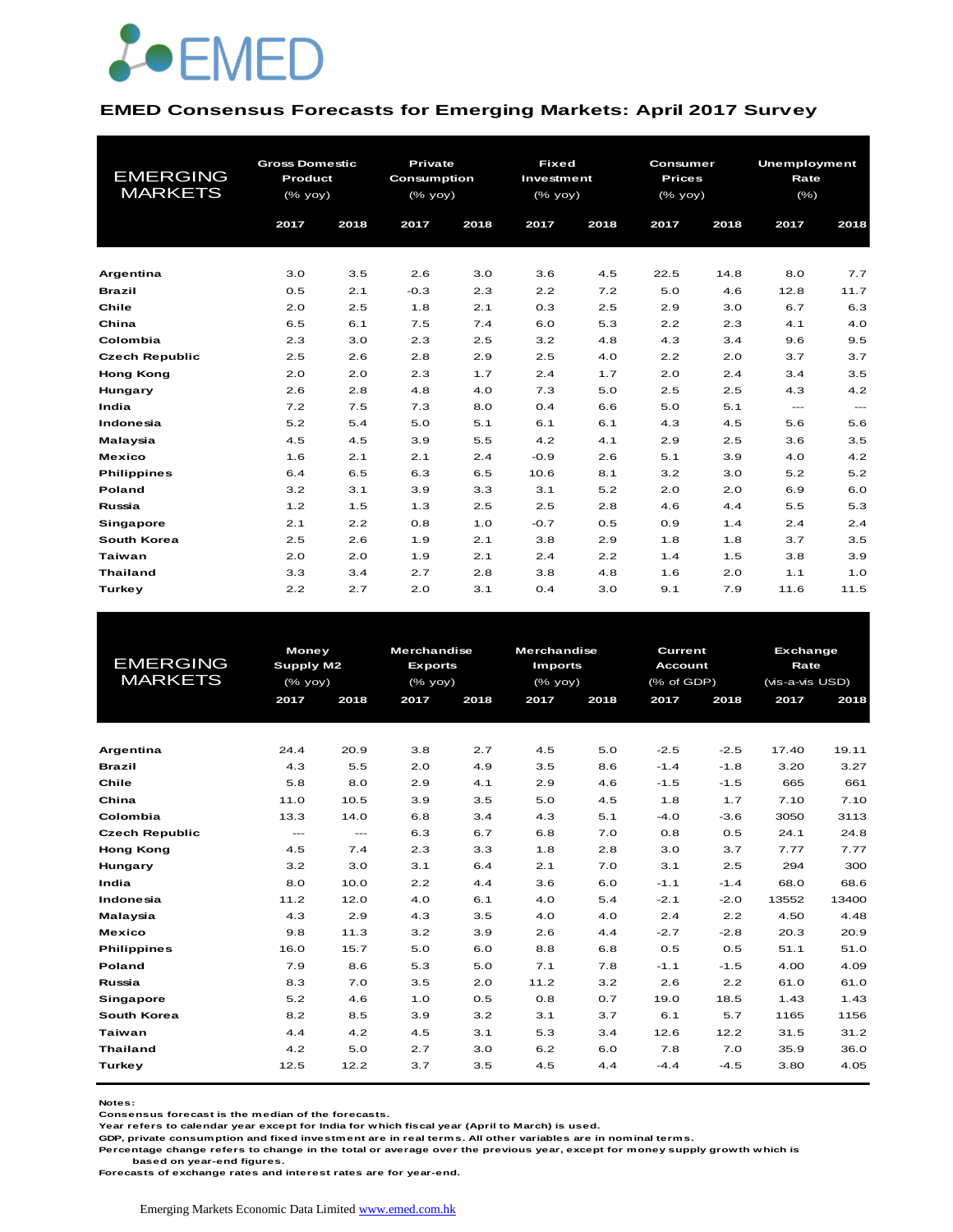### **EMED Consensus Forecasts for the United States: April 2017 Survey**

| UNITED STATES                    | <b>Gross Domestic</b><br><b>Product</b><br>(% yoy) |      | <b>Consumer</b><br><b>Prices</b><br>(% yoy) |      | <b>UNITED STATES</b>                | <b>Gross Domestic</b><br><b>Product</b><br>(% yoy) |                          | <b>Consumer</b><br><b>Prices</b><br>(% yoy) |                          |
|----------------------------------|----------------------------------------------------|------|---------------------------------------------|------|-------------------------------------|----------------------------------------------------|--------------------------|---------------------------------------------|--------------------------|
|                                  | 2017                                               | 2018 | 2017                                        | 2018 |                                     | 2017                                               | 2018                     | 2017                                        | 2018                     |
| <b>ABN AMRO</b>                  | 2.4                                                | 2.7  | 2.7                                         | 2.5  | <b>ING</b>                          | 2.3                                                | 2.8                      | 2.9                                         | 2.9                      |
| <b>Action Economics</b>          | 2.4                                                | 2.7  | 2.5                                         | 2.4  | Intesa Sanpaolo                     | 2.0                                                | 2.5                      | 2.5                                         | 2.3                      |
| <b>AIB Global Treasury</b>       | 2.3                                                | 2.5  | 2.3                                         | 2.5  | Invesco Ltd.                        | 2.3                                                | ---                      | 2.4                                         | $\overline{\phantom{a}}$ |
| <b>Allianz</b>                   | 2.2                                                | 2.4  | 2.6                                         | 2.5  | <b>KBC</b>                          | 2.3                                                | 2.5                      | 2.6                                         | 2.5                      |
| <b>Bank Julius Baer</b>          | 2.5                                                | 2.3  | 2.4                                         | 2.5  | <b>Kiel Institute</b>               | 2.5                                                | 2.7                      | $2.5\,$                                     | 2.8                      |
| <b>Barclays Capital</b>          | $2.2\phantom{0}$                                   | 2.2  | 2.6                                         | 2.5  | <b>Moody's Analytics</b>            | 2.2                                                | 2.5                      | 2.7                                         | 2.5                      |
| <b>BayernLB</b>                  | 2.2                                                | 2.9  | 2.4                                         | 2.2  | <b>Mortgage Bankers Association</b> | 2.1                                                | 1.9                      | 2.4                                         | 2.4                      |
| <b>BBVA</b>                      | 2.3                                                | 2.4  | 2.3                                         | 2.0  | <b>NAR</b>                          | 2.3                                                | 2.2                      | 2.6                                         | 2.3                      |
| <b>Berenberg Capital Markets</b> | 2.4                                                | 2.9  | 2.6                                         | 2.4  | <b>National Bank of Canada</b>      | 2.2                                                | 2.4                      | 2.3                                         | 2.2                      |
| <b>BMO Capital Markets</b>       | 2.4                                                | 2.5  | 2.6                                         | 2.4  | <b>NIESR</b>                        | 2.1                                                | 2.2                      | 1.7                                         | 1.8                      |
| <b>BNP Paribas</b>               | 2.4                                                | 2.8  | 2.5                                         | 2.6  | <b>Northern Trust</b>               | 2.1                                                | ---                      | 2.6                                         | ---                      |
| <b>Capital Economics</b>         | 2.3                                                | 2.5  | 2.4                                         | 2.6  | <b>OCBC Bank</b>                    | 2.2                                                | 2.3                      | 2.5                                         | 2.4                      |
| <b>CIBC World Markets</b>        | 2.3                                                | 2.1  | 2.4                                         | 2.5  | <b>PNC</b>                          | 2.3                                                | 2.9                      | 2.5                                         | 2.4                      |
| Citigroup                        | 2.1                                                | 2.5  | 1.7                                         | 1.9  | Prometeia                           | 2.2                                                | 2.7                      | 2.4                                         | 2.4                      |
| <b>Comerica Bank</b>             | 2.3                                                | 2.6  | 2.5                                         | 2.0  | <b>Raymond James</b>                | 2.1                                                | 1.9                      | 2.4                                         | 2.2                      |
| Commerzbank                      | 2.3                                                | 2.3  | 2.5                                         | 2.5  | Royal Bank of Canada                | 2.2                                                | 2.3                      | 2.4                                         | 2.2                      |
| <b>Credit Agricole</b>           | 2.2                                                | 2.5  | 2.3                                         | 2.4  | <b>Schroders</b>                    | 2.3                                                | 2.4                      | 2.6                                         | 2.3                      |
| <b>Credit Suisse</b>             | $2.2\phantom{0}$                                   | 2.2  | 2.3                                         | 2.1  | <b>Scotia Capital</b>               | 2.3                                                | 2.4                      | 2.4                                         | 2.4                      |
| Daiwa Institute of Research      | 2.3                                                | 2.7  | 2.7                                         | 2.5  | Societe Generale                    | 2.2                                                | 2.1                      | 2.1                                         | 2.1                      |
| Danske Bank                      | 2.2                                                | 2.8  | 2.4                                         | 2.5  | <b>Standard &amp; Poor's</b>        | 2.3                                                | 2.4                      | 2.1                                         | 2.3                      |
| <b>DBS Bank</b>                  | 2.7                                                | 2.6  | 2.3                                         | 2.3  | <b>Standard Chartered</b>           | 1.3                                                | $\overline{\phantom{a}}$ | 1.2                                         | $\overline{\phantom{a}}$ |
| Deka Bank                        | 2.2                                                | 2.1  | 2.7                                         | 2.8  | <b>TD Economics</b>                 | 2.2                                                | 2.1                      | 2.6                                         | 2.3                      |
| Desjardins                       | 2.2                                                | 2.4  | 2.4                                         | 2.2  | <b>UOB</b>                          | 2.7                                                | ---                      | 2.5                                         | ---                      |
| <b>DIW Berlin</b>                | 2.3                                                | 2.5  | 2.1                                         | 2.1  |                                     |                                                    |                          |                                             |                          |
| <b>DZ Bank</b>                   | 2.2                                                | 2.5  | 2.3                                         | 2.7  | <b>CONSENSUS</b>                    |                                                    |                          |                                             |                          |
| <b>Fannie Mae</b>                | 2.1                                                | 1.9  | 2.4                                         | 2.1  | Median                              | 2.2                                                | 2.4                      | 2.4                                         | 2.4                      |
| <b>First Trust Advisors</b>      | 2.3                                                | 2.2  | 2.9                                         | 2.9  | Mean                                | 2.2                                                | 2.4                      | 2.4                                         | 2.4                      |
| <b>Freddie Mac</b>               | 2.2                                                | 2.2  | 2.2                                         | 2.4  | High                                | 2.7                                                | 2.9                      | 2.9                                         | 2.9                      |
| Handelsbanken                    | 2.0                                                | 2.1  | 1.9                                         | 2.1  | Low                                 | 1.3                                                | 1.9                      | 1.2                                         | 1.8                      |
| <b>IFO Munich Institute</b>      | 2.2                                                | 2.0  | 1.8                                         | 2.0  | <b>Standard Deviation</b>           | 0.2                                                | 0.3                      | 0.3                                         | 0.2                      |
| Continues in the next column     |                                                    |      |                                             |      |                                     |                                                    |                          |                                             |                          |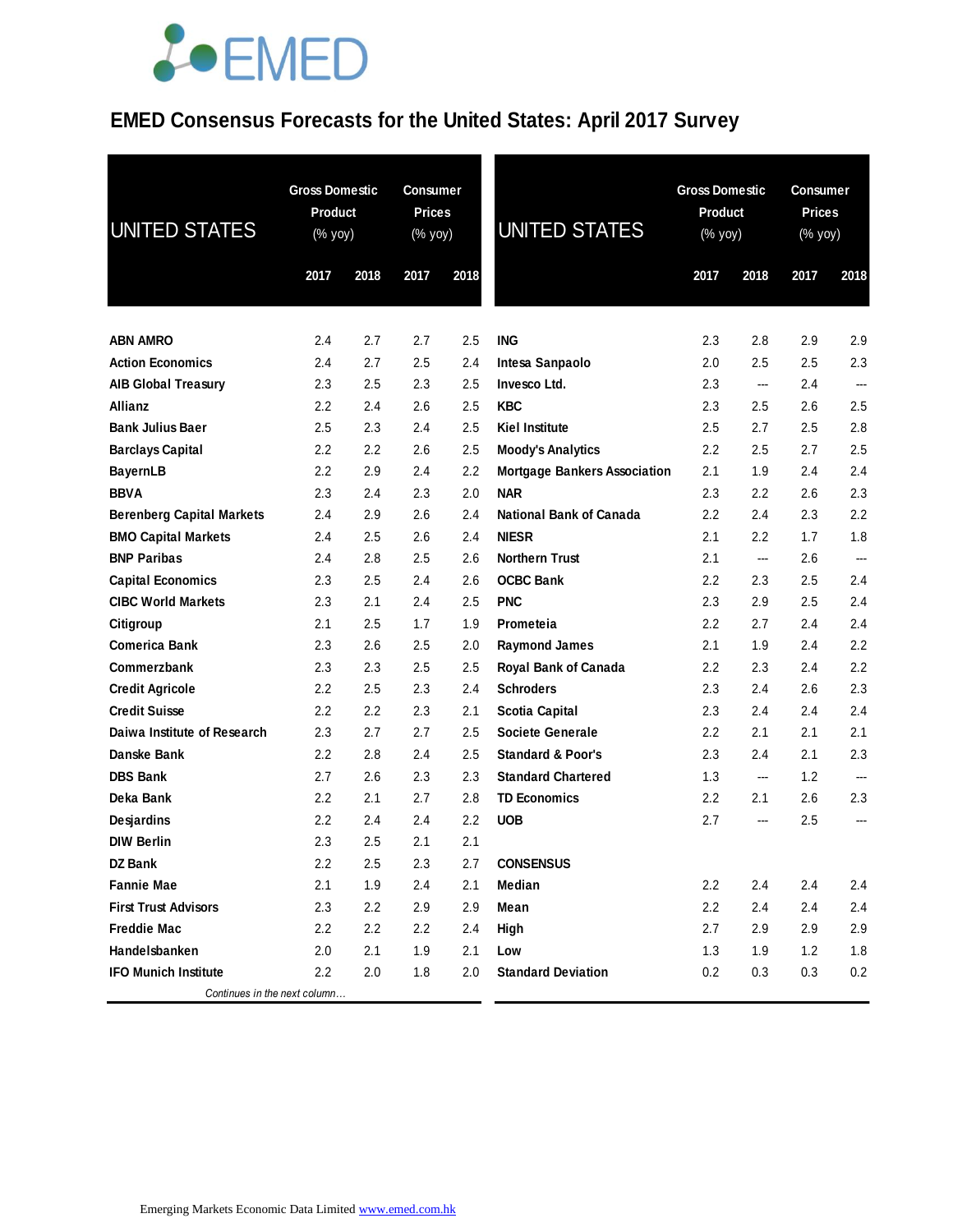### **EMED Consensus Forecasts for the Euro Area: April 2017 Survey**

| <b>EURO AREA</b>                 |      | <b>Gross Domestic</b><br><b>Product</b><br>(% yoy) |      | <b>Consumer</b><br><b>Prices</b><br>(% yoy) | <b>EURO AREA</b>            | <b>Gross Domestic</b><br><b>Product</b><br>(% yoy) |      | <b>Consumer</b><br><b>Prices</b><br>(% yoy) |      |
|----------------------------------|------|----------------------------------------------------|------|---------------------------------------------|-----------------------------|----------------------------------------------------|------|---------------------------------------------|------|
|                                  | 2017 | 2018                                               | 2017 | 2018                                        |                             | 2017                                               | 2018 | 2017                                        | 2018 |
| <b>ABN AMRO</b>                  | 1.8  | 1.6                                                | 1.6  | 1.5                                         | <b>IFO Munich Institute</b> | 1.6                                                | 1.6  | 1.4                                         | 1.6  |
| <b>AIB Global Treasury</b>       | 1.6  | 1.6                                                | 1.2  | 1.5                                         | <b>ING</b>                  | 1.7                                                | 1.7  | 1.5                                         | 1.4  |
| <b>Allianz</b>                   | 1.8  | 1.6                                                | 1.7  | 1.7                                         | Intesa Sanpaolo             | 1.7                                                | 1.6  | 1.5                                         | 1.7  |
| <b>Bank Julius Baer</b>          | 1.6  | 1.5                                                | 1.6  | 1.5                                         | Invesco Ltd.                | 1.4                                                | ---  | 1.3                                         | ---  |
| <b>Barclays Capital</b>          | 1.7  | 1.7                                                | 1.8  | 1.4                                         | <b>KBC</b>                  | 1.6                                                | 1.6  | 1.8                                         | 1.5  |
| <b>BayernLB</b>                  | 1.2  | 1.4                                                | 1.5  | 1.4                                         | <b>Kiel Institute</b>       | 1.8                                                | 1.7  | 1.5                                         | 1.4  |
| <b>BBVA</b>                      | 1.6  | 1.6                                                | 1.4  | ---                                         | <b>Moody's Analytics</b>    | 1.7                                                | 1.6  | 1.7                                         | 1.6  |
| <b>Berenberg Capital Markets</b> | 1.6  | 1.6                                                | 1.6  | 1.6                                         | <b>NIESR</b>                | 1.5                                                | 1.5  | 1.4                                         | 1.3  |
| <b>BMO Capital Markets</b>       | 1.5  | 1.5                                                | 1.5  | 1.3                                         | <b>OCBC Bank</b>            | 1.7                                                | 1.5  | 1.7                                         | 1.5  |
| <b>BNP Paribas</b>               | 1.6  | 1.6                                                | 1.7  | 1.3                                         | Prometeia                   | 1.7                                                | 1.4  | 1.8                                         | 1.6  |
| <b>Capital Economics</b>         | 1.3  | 1.5                                                | 1.5  | 1.2                                         | Royal Bank of Canada        | 1.5                                                | 1.5  | 1.6                                         | 1.3  |
| <b>CIBC World Markets</b>        | 1.5  | 1.3                                                | 1.6  | 1.9                                         | <b>Schroders</b>            | 1.5                                                | 1.8  | 1.6                                         | 0.9  |
| Citigroup                        | 1.7  | 1.6                                                | 1.7  | 1.4                                         | <b>Scotia Capital</b>       | 1.7                                                | 1.7  | 1.4                                         | 1.7  |
| Commerzbank                      | 1.8  | 1.6                                                | 1.4  | 1.4                                         | <b>Societe Generale</b>     | 1.7                                                | 1.5  | 1.6                                         | 1.5  |
| <b>Credit Agricole</b>           | 1.7  | 1.6                                                | 1.5  | 1.2                                         | <b>Standard Chartered</b>   | 1.5                                                | ---  | 1.9                                         | ---  |
| <b>Credit Suisse</b>             | 2.0  | 1.8                                                | 1.5  | 1.2                                         | <b>TD Economics</b>         | 1.6                                                | 1.6  | 1.8                                         | 1.4  |
| Danske Bank                      | 1.6  | 1.6                                                | 1.6  | 1.2                                         | <b>UOB</b>                  | 1.6                                                | ---  | 1.7                                         | ---  |
| <b>DBS Bank</b>                  | 1.6  | 1.7                                                | 1.3  | 1.4                                         |                             |                                                    |      |                                             |      |
| Deka Bank                        | 1.6  | 1.6                                                | 1.8  | 1.6                                         | <b>CONSENSUS</b>            |                                                    |      |                                             |      |
| <b>DIW Berlin</b>                | 1.6  | 1.6                                                | 1.6  | 1.3                                         | <b>Median</b>               | 1.6                                                | 1.6  | 1.6                                         | 1.4  |
| <b>DZ Bank</b>                   | 1.6  | 1.7                                                | 1.7  | 1.6                                         | Mean                        | 1.6                                                | 1.6  | 1.6                                         | 1.4  |
| <b>ETLA</b>                      | 1.6  | 1.6                                                | 1.5  | 1.5                                         | High                        | 2.0                                                | 1.8  | 1.9                                         | 1.9  |
| <b>EUROFER</b>                   | 1.6  | 1.6                                                | 1.4  | 1.6                                         | Low                         | 1.2                                                | 1.2  | 1.2                                         | 0.9  |
| Handelsbanken                    | 1.5  | 1.2                                                | 1.6  | 1.4                                         | <b>Standard Deviation</b>   | 0.1                                                | 0.1  | 0.2                                         | 0.2  |
| Continues in the next column     |      |                                                    |      |                                             |                             |                                                    |      |                                             |      |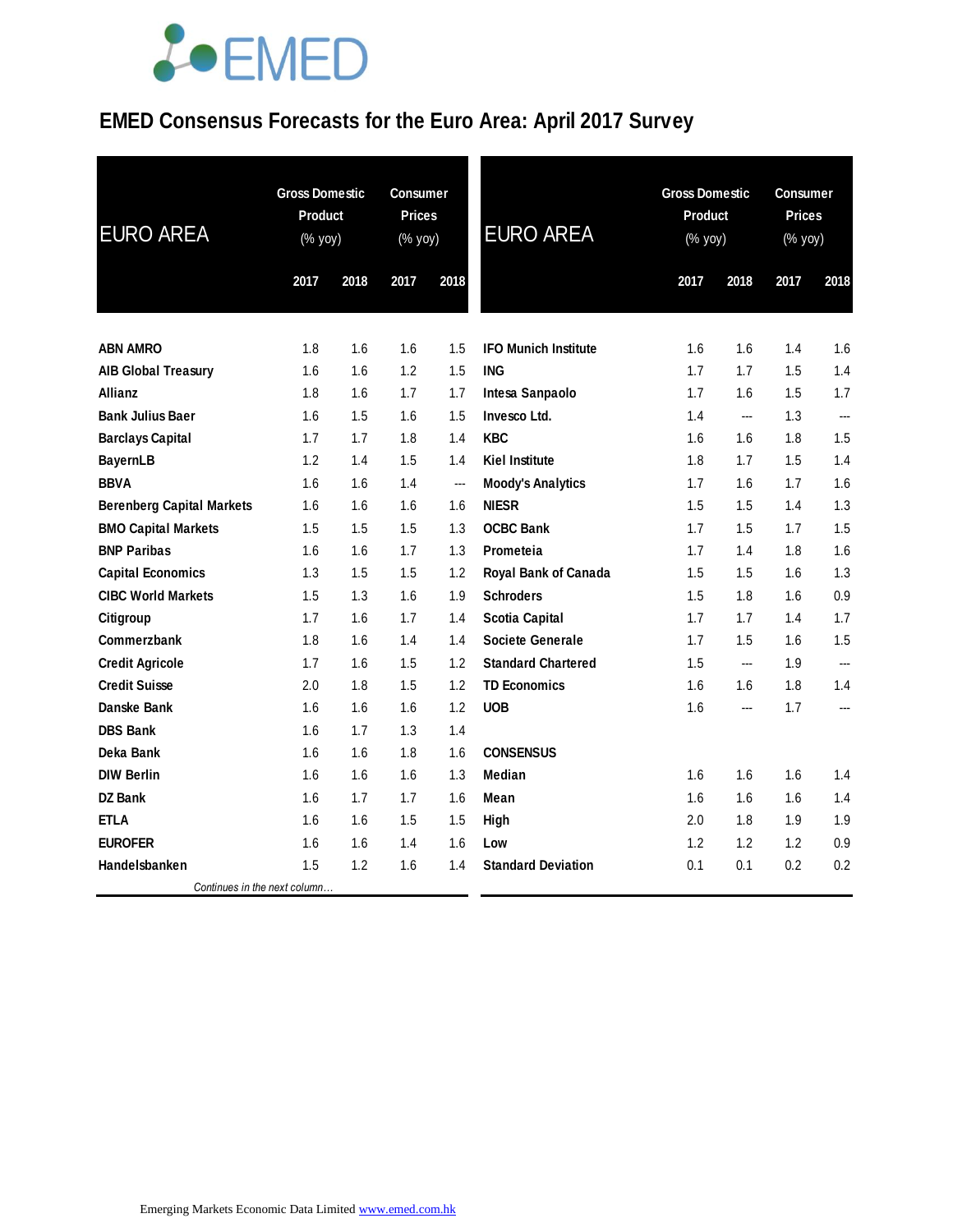### **EMED Consensus Forecasts for Japan: April 2017 Survey**

| <b>JAPAN</b>                     | <b>Gross Domestic</b><br>Product<br>$(% \mathsf{Y}^{\prime }\mathsf{Y}^{\prime }\mathsf{Y}^{\prime })$ |      | <b>Consumer</b><br><b>Prices</b><br>(% yoy) |                | <b>JAPAN</b>              | <b>Gross Domestic</b><br>Product<br>(% yoy) |      |      | <b>Consumer</b><br><b>Prices</b><br>(% yoy) |  |
|----------------------------------|--------------------------------------------------------------------------------------------------------|------|---------------------------------------------|----------------|---------------------------|---------------------------------------------|------|------|---------------------------------------------|--|
|                                  | 2017                                                                                                   | 2018 | 2017                                        | 2018           |                           | 2017                                        | 2018 | 2017 | 2018                                        |  |
| <b>ABN AMRO</b>                  | 0.9                                                                                                    | 0.7  | 0.8                                         | 1.0            | Intesa Sanpaolo           | 1.2                                         | 1.0  | 0.4  | 0.9                                         |  |
| <b>AIB Global Treasury</b>       | 0.8                                                                                                    | 0.5  | 0.2                                         | 0.3            | Invesco Ltd.              | 1.0                                         | ---  | 0.5  | $\overline{a}$                              |  |
| <b>Allianz</b>                   | 1.2                                                                                                    | 0.8  | 0.6                                         | 0.9            | <b>JCER</b>               | 1.2                                         | 0.8  | 0.9  | 1.0                                         |  |
| <b>Bank Julius Baer</b>          | 1.2                                                                                                    | 1.0  | 0.3                                         | 0.2            | <b>KBC</b>                | 1.0                                         | 0.9  | 0.6  | 1.0                                         |  |
| Bank of Tokyo-Mitsubishi UFJ     | 0.9                                                                                                    | ---  | 0.5                                         | ---            | <b>Kiel Institute</b>     | 1.3                                         | 1.0  | 0.6  | 0.6                                         |  |
| <b>Barclays Capital</b>          | 1.5                                                                                                    | 1.1  | 0.7                                         | 0.8            | <b>Mizuho Securities</b>  | 1.3                                         | 1.4  | 1.1  | 1.0                                         |  |
| <b>BayernLB</b>                  | 1.0                                                                                                    | 0.9  | 0.6                                         | 0.4            | <b>Moody's Analytics</b>  | 0.8                                         | 0.7  | 0.9  | 0.7                                         |  |
| <b>BBVA</b>                      | 0.8                                                                                                    | 0.9  | 0.8                                         | $\overline{a}$ | <b>NIESR</b>              | 0.7                                         | 0.8  | 0.5  | 0.8                                         |  |
| <b>Berenberg Capital Markets</b> | 1.1                                                                                                    | 1.1  | 0.6                                         | 0.7            | <b>OCBC Bank</b>          | 1.1                                         | 0.9  | 0.7  | 1.0                                         |  |
| <b>BMO Capital Markets</b>       | 1.0                                                                                                    | 0.7  | 0.6                                         | 0.6            | Prometeia                 | 1.0                                         | 1.1  | 0.0  | 0.5                                         |  |
| <b>BNP Paribas</b>               | 1.2                                                                                                    | 0.9  | 0.7                                         | 1.0            | <b>Schroders</b>          | 1.6                                         | 1.0  | 1.1  | 1.1                                         |  |
| <b>Capital Economics</b>         | 1.0                                                                                                    | 0.7  | 0.8                                         | 1.2            | <b>Scotia Capital</b>     | 1.1                                         | 0.7  | 0.8  | 1.1                                         |  |
| <b>CIBC World Markets</b>        | 0.9                                                                                                    | 0.7  | 1.0                                         | 0.8            | <b>Societe Generale</b>   | 1.2                                         | 1.3  | 0.5  | 1.3                                         |  |
| Citigroup                        | 1.4                                                                                                    | 1.3  | 1.0                                         | 0.8            | <b>Standard Chartered</b> | 1.0                                         | ---  | 0.8  | ---                                         |  |
| <b>Commerzbank</b>               | 1.0                                                                                                    | 1.0  | 0.7                                         | 1.0            | <b>TD Economics</b>       | 1.1                                         | 0.8  | 1.2  | 1.1                                         |  |
| <b>Credit Agricole</b>           | 1.4                                                                                                    | 1.1  | 0.6                                         | 0.9            | <b>UOB</b>                | 0.9                                         | ---  | 1.0  | ---                                         |  |
| <b>Credit Suisse</b>             | 0.8                                                                                                    | 0.8  | 0.3                                         | 0.7            |                           |                                             |      |      |                                             |  |
| Daiwa Institute of Research      | 1.6                                                                                                    | 1.1  | 0.9                                         | 0.7            |                           |                                             |      |      |                                             |  |
| <b>DBS Bank</b>                  | 1.0                                                                                                    | 1.1  | 0.5                                         | 0.6            | <b>CONSENSUS</b>          |                                             |      |      |                                             |  |
| Deka Bank                        | 1.4                                                                                                    | 1.0  | 0.9                                         | 1.2            | Median                    | 1.0                                         | 0.9  | 0.7  | 0.8                                         |  |
| <b>DIW Berlin</b>                | 0.6                                                                                                    | 0.5  | 0.6                                         | 0.4            | Mean                      | 1.1                                         | 0.9  | 0.7  | 0.8                                         |  |
| <b>DZ Bank</b>                   | 0.9                                                                                                    | 0.8  | 0.4                                         | 0.6            | High                      | 1.6                                         | 1.4  | 1.2  | 1.3                                         |  |
| <b>IFO Munich Institute</b>      | 1.0                                                                                                    | 0.4  | 0.3                                         | 0.8            | Low                       | 0.6                                         | 0.4  | 0.0  | 0.2                                         |  |
| <b>ING</b>                       | 0.9                                                                                                    | 1.1  | 0.9                                         | 1.2            | <b>Standard Deviation</b> | 0.2                                         | 0.2  | 0.3  | 0.3                                         |  |
| Continues in the next column     |                                                                                                        |      |                                             |                |                           |                                             |      |      |                                             |  |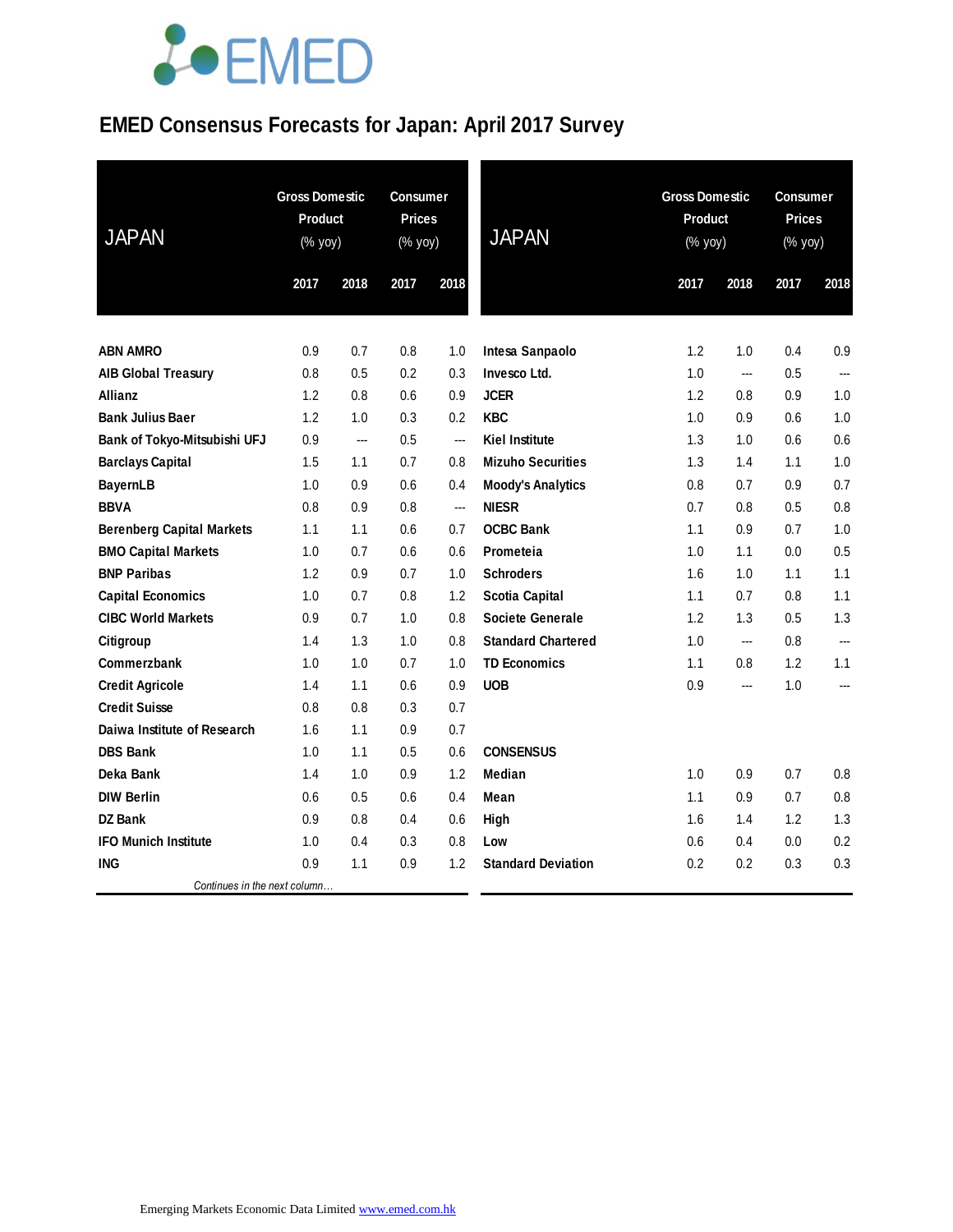### **EMED Consensus Forecasts for China: April 2017 Survey**

| <b>CHINA</b>                     | <b>Gross Domestic</b><br><b>Product</b><br>$(\%$ yoy) |      | <b>Consumer</b><br><b>Prices</b><br>(% yoy)<br>2017 | 2018 | <b>CHINA</b>              | <b>Gross Domestic</b><br><b>Product</b><br>(% yoy)<br>2017 | 2018           | <b>Consumer</b><br><b>Prices</b><br>$(% \mathsf{Y}^{\prime }\mathsf{Y}^{\prime }\mathsf{Y}^{\prime })$<br>2017 | 2018 |
|----------------------------------|-------------------------------------------------------|------|-----------------------------------------------------|------|---------------------------|------------------------------------------------------------|----------------|----------------------------------------------------------------------------------------------------------------|------|
|                                  | 2017                                                  | 2018 |                                                     |      |                           |                                                            |                |                                                                                                                |      |
|                                  |                                                       |      |                                                     |      |                           |                                                            |                |                                                                                                                |      |
| <b>ABN AMRO</b>                  | 6.5                                                   | 6.0  | 2.5                                                 | 2.5  | <b>ING</b>                | 6.5                                                        | 6.3            | 2.4                                                                                                            | 2.0  |
| <b>Allianz</b>                   | 6.3                                                   | 6.0  | 2.3                                                 | 3.0  | Intesa Sanpaolo           | 6.4                                                        | 6.1            | 2.4                                                                                                            | 2.0  |
| <b>Bank Julius Baer</b>          | 6.5                                                   | 6.0  | 1.9                                                 | 1.6  | Invesco Ltd.              | 6.4                                                        | $\overline{a}$ | 2.1                                                                                                            | ---  |
| <b>Bank of East Asia</b>         | 6.5                                                   | 6.3  | 2.5                                                 | 2.2  | JP Morgan                 | 6.6                                                        | 6.2            | 2.4                                                                                                            | 3.0  |
| <b>Barclays Capital</b>          | 6.5                                                   | 6.1  | 2.5                                                 | 2.3  | <b>Kiel Institute</b>     | 6.4                                                        | 5.9            | 2.2                                                                                                            | 2.2  |
| <b>BayernLB</b>                  | 6.3                                                   | 6.1  | 2.3                                                 | 2.4  | <b>Moody's Analytics</b>  | 6.0                                                        | 5.5            | 1.9                                                                                                            | 2.7  |
| <b>BBVA</b>                      | 6.0                                                   | 5.2  | 2.7                                                 |      | <b>NIESR</b>              | 6.4                                                        | 5.9            | 2.5                                                                                                            | 2.5  |
| <b>Berenberg Capital Markets</b> | 6.4                                                   | 5.8  | 2.1                                                 | 2.3  | <b>OCBC Bank</b>          | 6.4                                                        | 6.0            | 2.2                                                                                                            | 2.5  |
| <b>BMO Capital Markets</b>       | 6.5                                                   | 6.3  | 2.2                                                 | 2.0  | Prometeia                 | 6.5                                                        | 6.2            | 3.4                                                                                                            | 3.2  |
| <b>BNP Paribas</b>               | 6.2                                                   | 6.4  | 2.7                                                 | 2.5  | Royal Bank of Scotland    | 6.8                                                        | 6.6            | 2.0                                                                                                            | 2.4  |
| <b>Capital Economics</b>         | 6.5                                                   | 6.5  | 1.5                                                 | 1.5  | <b>Schroders</b>          | 6.6                                                        | 6.2            | 2.5                                                                                                            | 2.3  |
| Citigroup                        | 6.5                                                   | 6.5  | 2.6                                                 | 2.5  | <b>Scotia Capital</b>     | 6.4                                                        | 6.0            | 2.2                                                                                                            | 2.5  |
| Commerzbank                      | 6.5                                                   | 6.3  | 2.0                                                 | 2.2  | <b>Societe Generale</b>   | 6.6                                                        | 6.1            | 1.7                                                                                                            | 2.1  |
| <b>Credit Agricole</b>           | 6.6                                                   | 6.5  | 1.7                                                 | 1.7  | <b>Standard Chartered</b> | 6.7                                                        | ---            | 2.4                                                                                                            | ---  |
| <b>Credit Suisse</b>             | 6.8                                                   | 6.5  | 2.7                                                 | 2.2  | <b>UOB</b>                | 6.6                                                        | ---            | 2.2                                                                                                            | ---  |
| Daiwa Institute of Research      | 6.3                                                   | 6.0  | 1.8                                                 | 2.1  |                           |                                                            |                |                                                                                                                |      |
| <b>Danske Bank</b>               | 6.6                                                   | 6.3  | 2.0                                                 | 2.0  | <b>CONSENSUS</b>          |                                                            |                |                                                                                                                |      |
| <b>DBS Bank</b>                  | 6.5                                                   | 6.3  | 2.3                                                 | 2.1  | Median                    | 6.5                                                        | 6.2            | 2.2                                                                                                            | 2.3  |
| Deka Bank                        | 6.6                                                   | 6.5  | 2.1                                                 | 2.4  | Mean                      | 6.5                                                        | 6.1            | 2.3                                                                                                            | 2.3  |
| <b>DZ</b> Bank                   | 6.5                                                   | 6.2  | 2.3                                                 | 2.3  | High                      | 6.8                                                        | 6.6            | 3.4                                                                                                            | 3.2  |
| <b>ICBC</b> International        | 6.6                                                   | ---  | 2.0                                                 | ---  | Low                       | 6.0                                                        | 5.2            | 1.5                                                                                                            | 1.5  |
| <b>IFO Munich Institute</b>      | 6.4                                                   | 5.8  | $2.2\,$                                             | 2.2  | <b>Standard Deviation</b> | 0.2                                                        | 0.3            | 0.3                                                                                                            | 0.4  |
| Continues in the next column     |                                                       |      |                                                     |      |                           |                                                            |                |                                                                                                                |      |